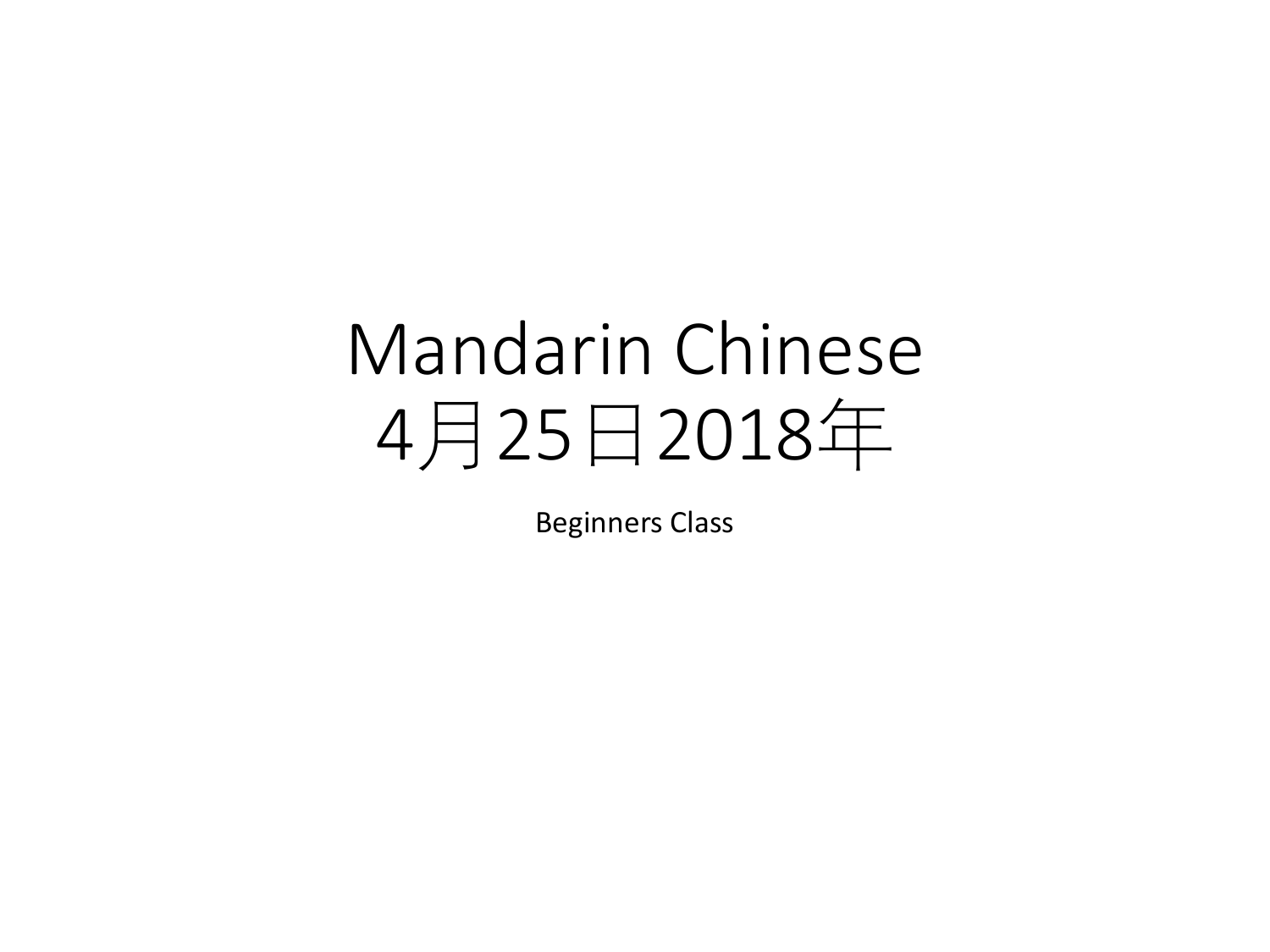We started by revising characters from the Quizlet below. Make sure you practise this for next lesson:

• [https://quizlet.com/275867103/roundwood-1-more-vocab-no-pinyin](https://quizlet.com/275867103/roundwood-1-more-vocab-no-pinyin-flash-cards/)flash-cards/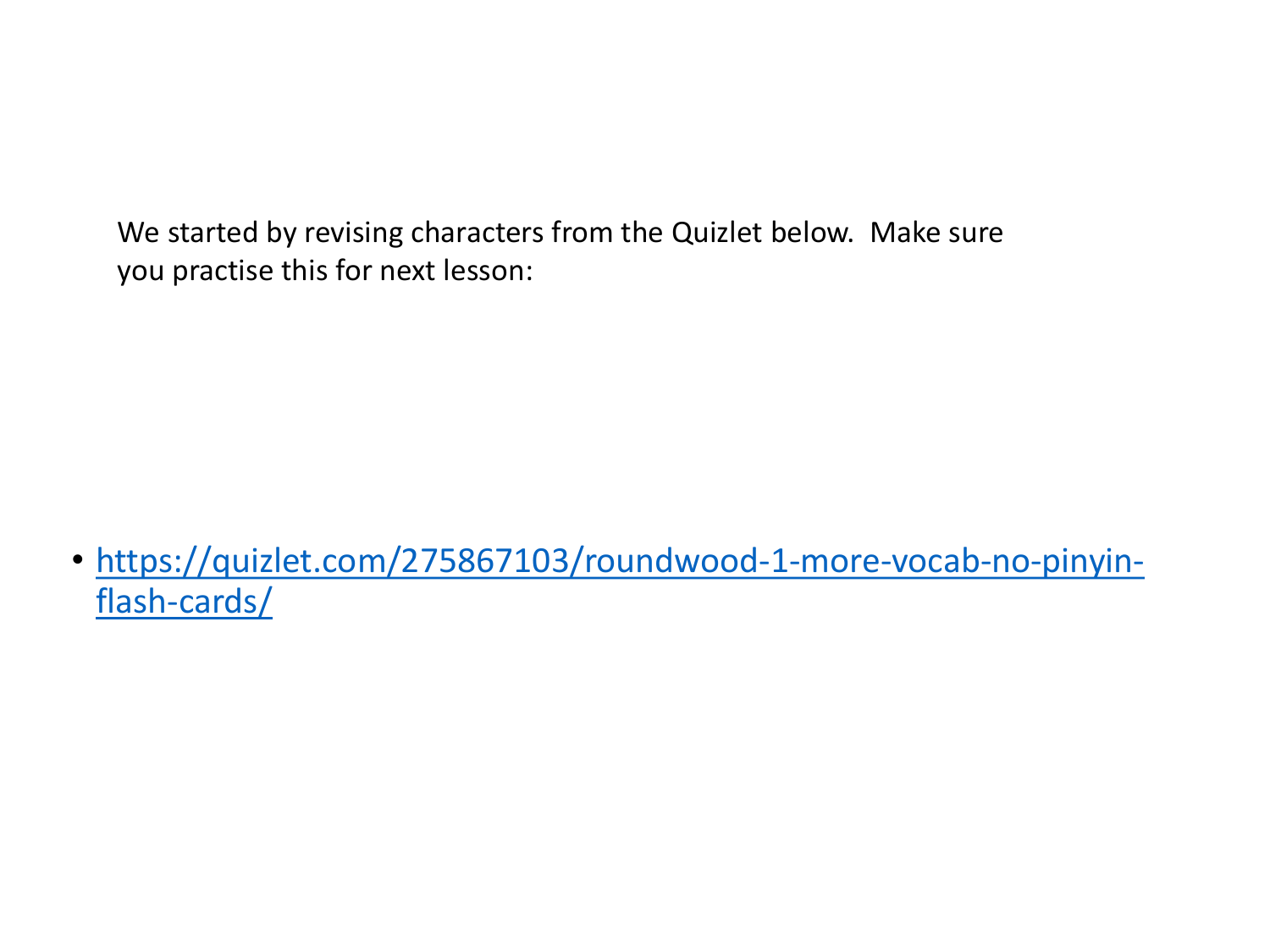### $\sqrt{2}$  answers – p.48 ex.13

- 1. 方京家有七口人
- 2. 爸爸, 妈妈, 一个哥哥, 一个 姐姐, 两个妹妹和她
- 3. 没有
- 4. 他是英国人
- 5. 她是日本人
- 6. 他们一家人住在上海

1) Fāng Jīng jiā yǒu qī kǒu rén 2) bàba, māmā, yīgè gēgē, yīgè jiějiě, liǎng gè mèimei hé tā

- 3) méiyǒu
- 4) tā shì yīngguó rén
- 5) tā shì rìběn rén

6)tāmen yī jiā rén zhù zài shànghǎi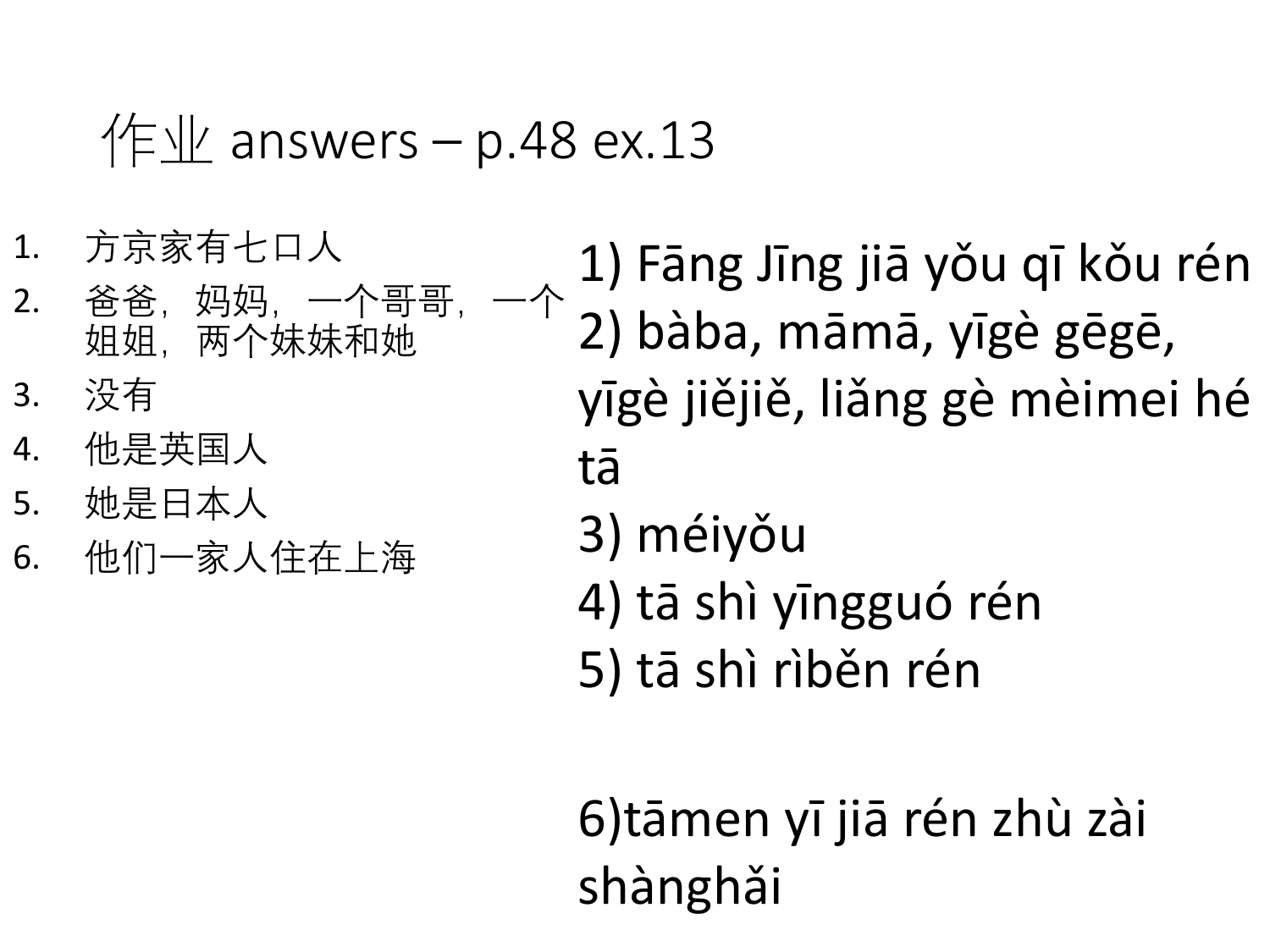## $\sqrt{\frac{2}{1}}$  answers – p.48 ex.14

- zhōng guó 1.
- hé  $2.$
- 3. gēge
- bù cuò 4.
- 5. yě
- méi yǒu 6.
- 7. yīng guó
- shéi (or shuí) 8.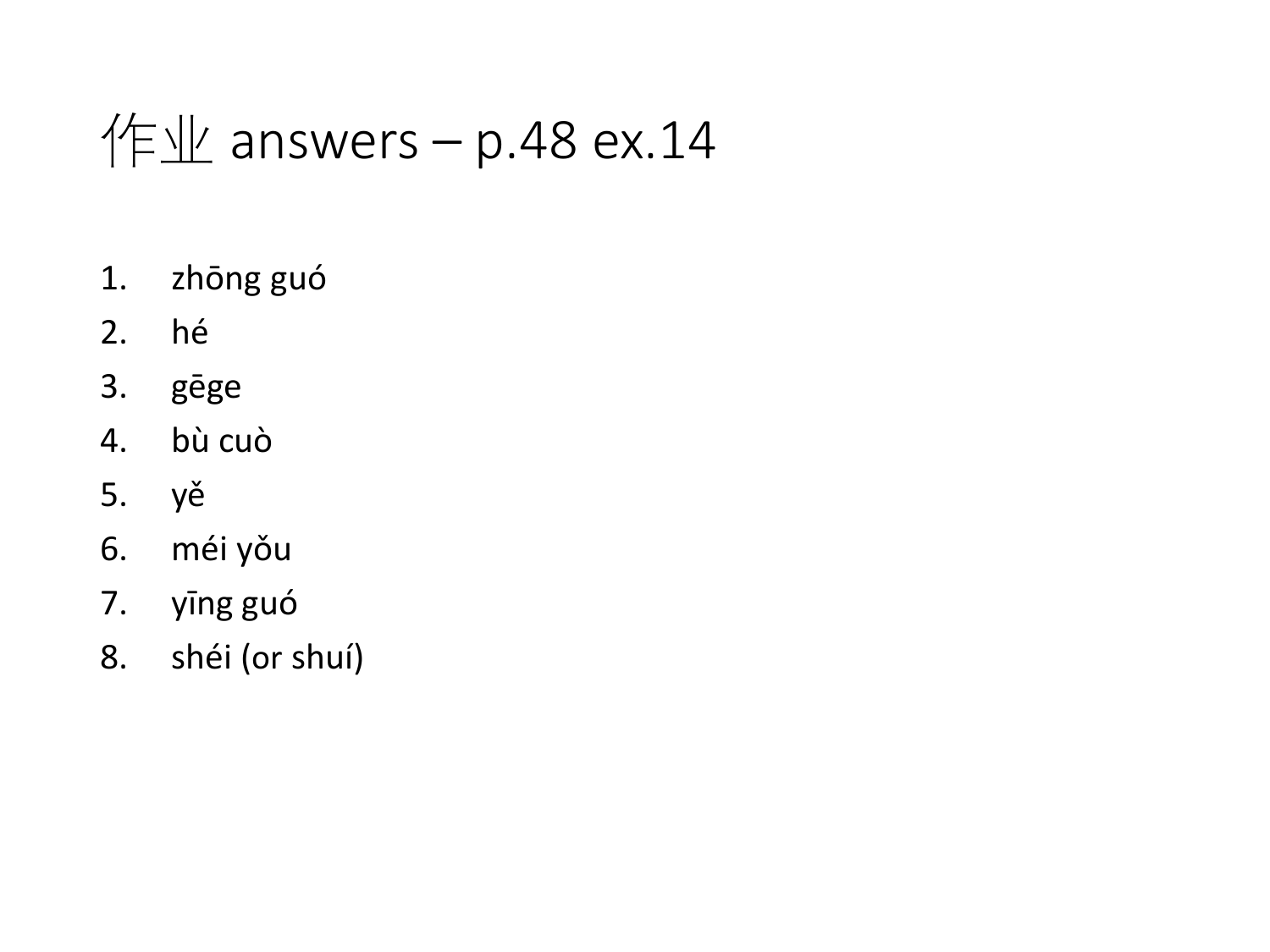# $4 \div 2$  answers ex 15

- 你是哪国人?
- 你家有几口人?
- 你有几个姐姐
- 小山家住在哪儿?
- 今天几月几号?
- 她是谁?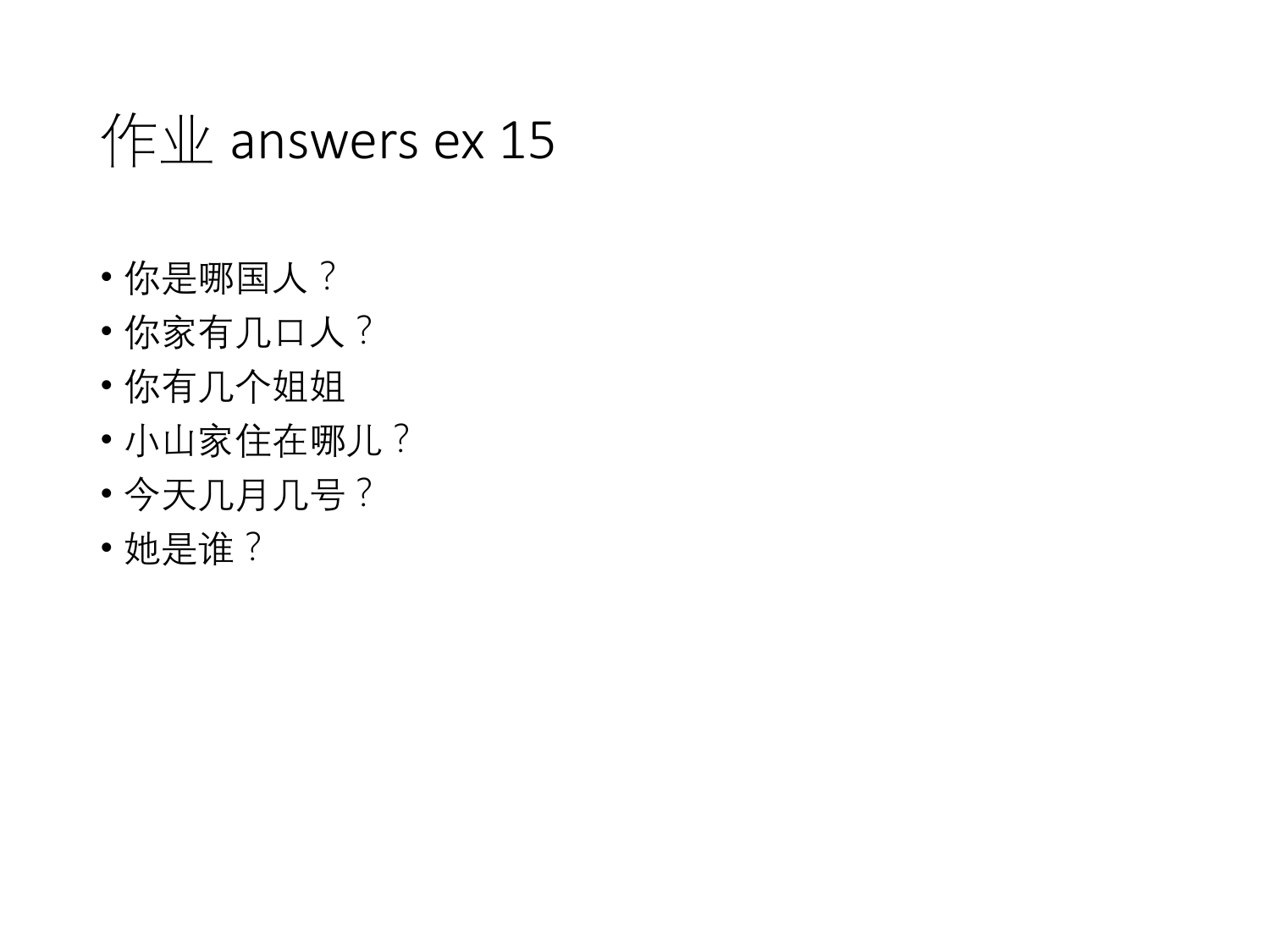After revising this grammar point,

students worked in pairs to prepare questions and answers, as in the example. (See next page)

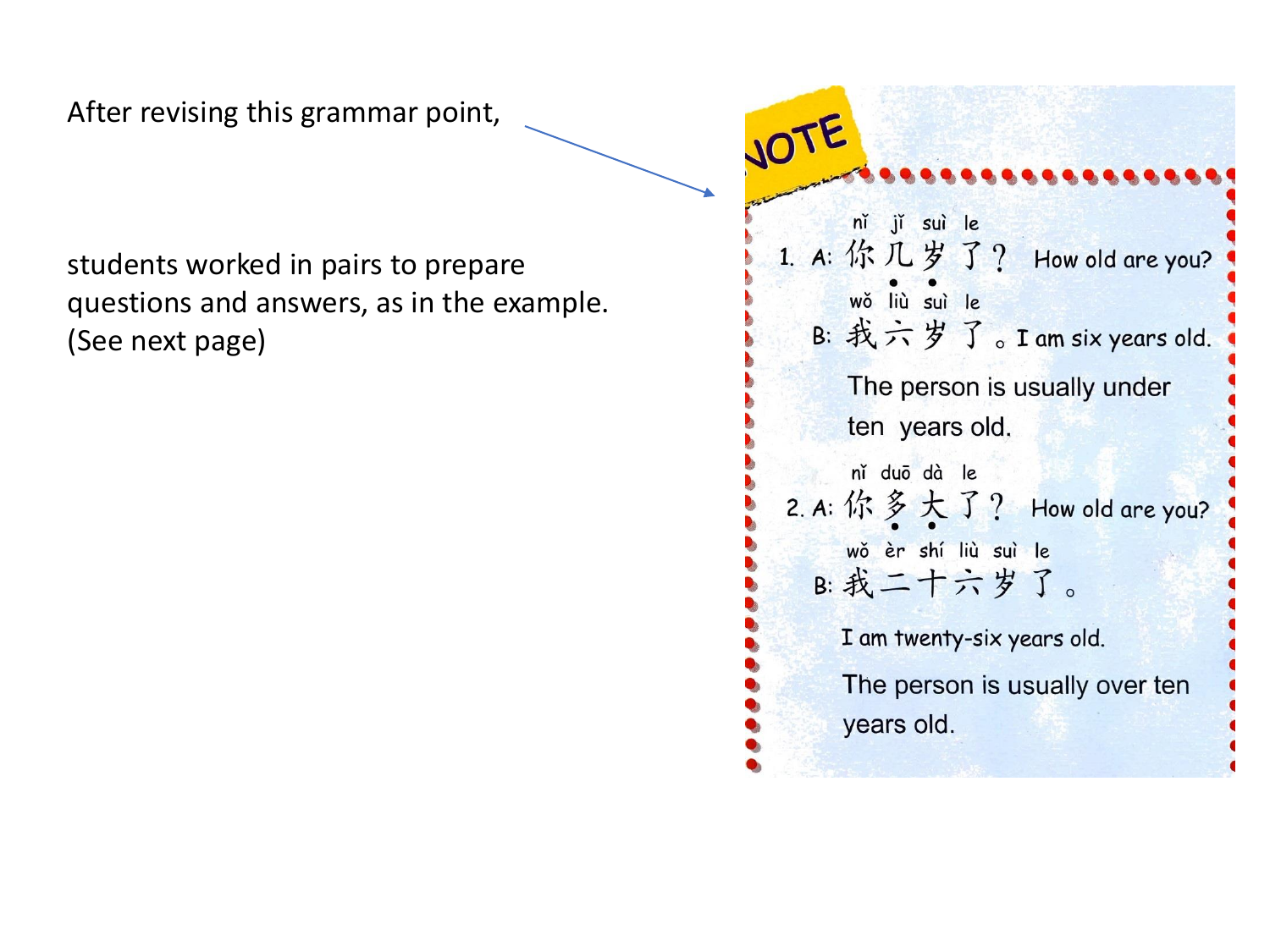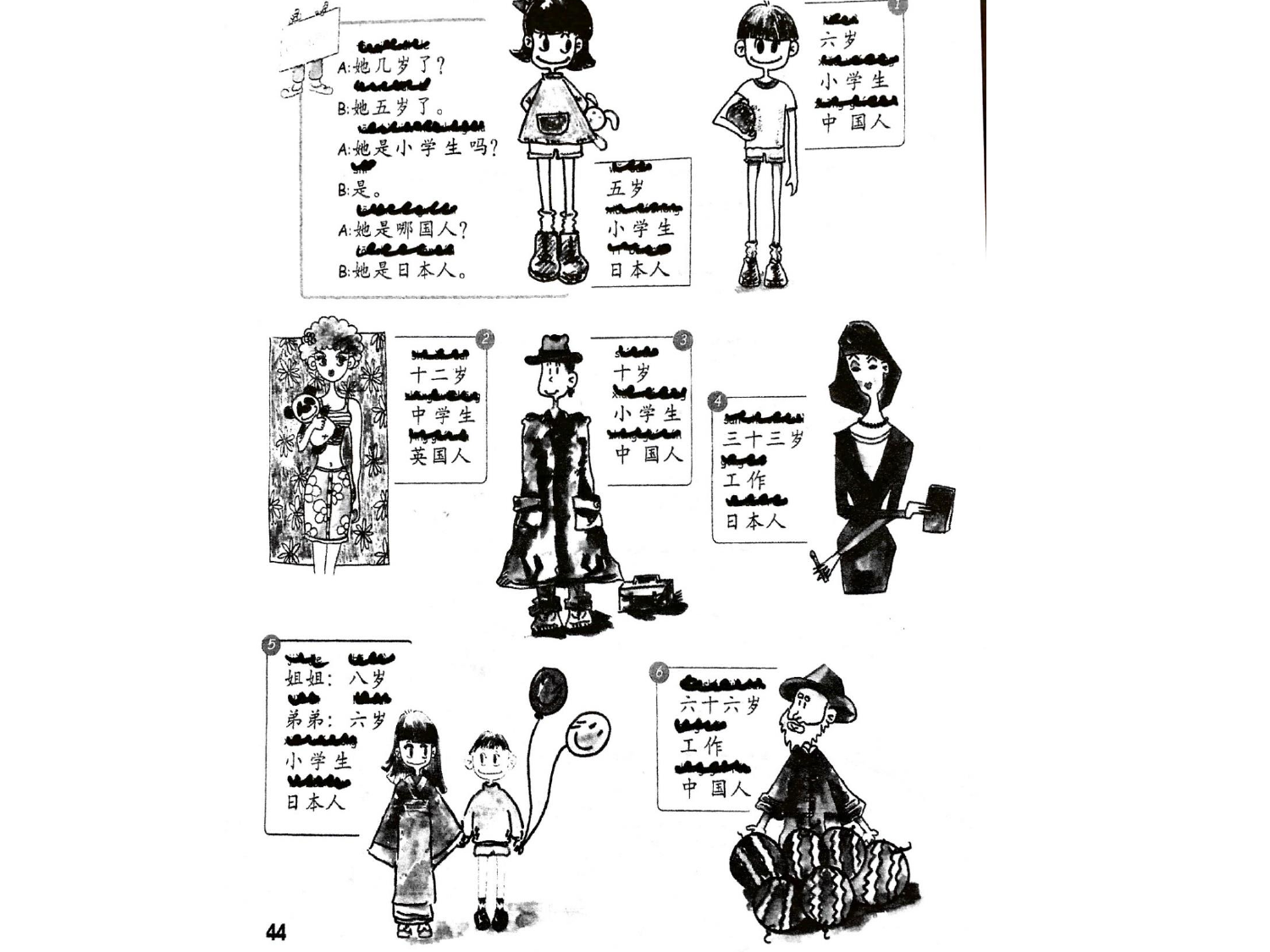- Prepare the questions and answers you'll find on the next page (or on the handout I gave out)
- Next lesson I'll ask you to use this to 'interview' someone else. So you'll need to be able to ask the questions – and provide the answers for yourself.
- And don't forget to practise the quizlet, as mentioned above!
- We finished with the game below. Can you remember how to pronounce all the characters?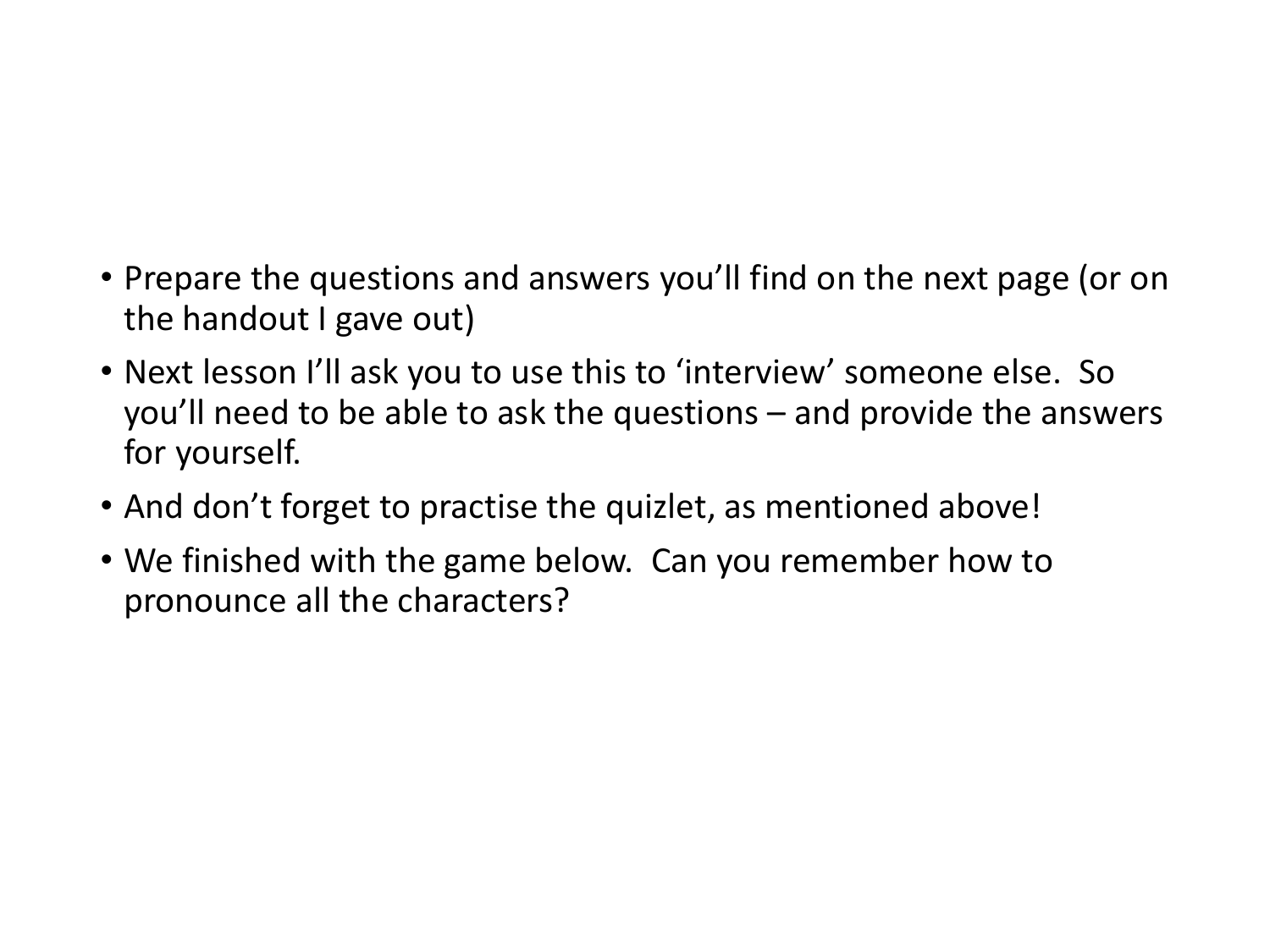#### Interview preparation

#### Interview your partner with the following questions.

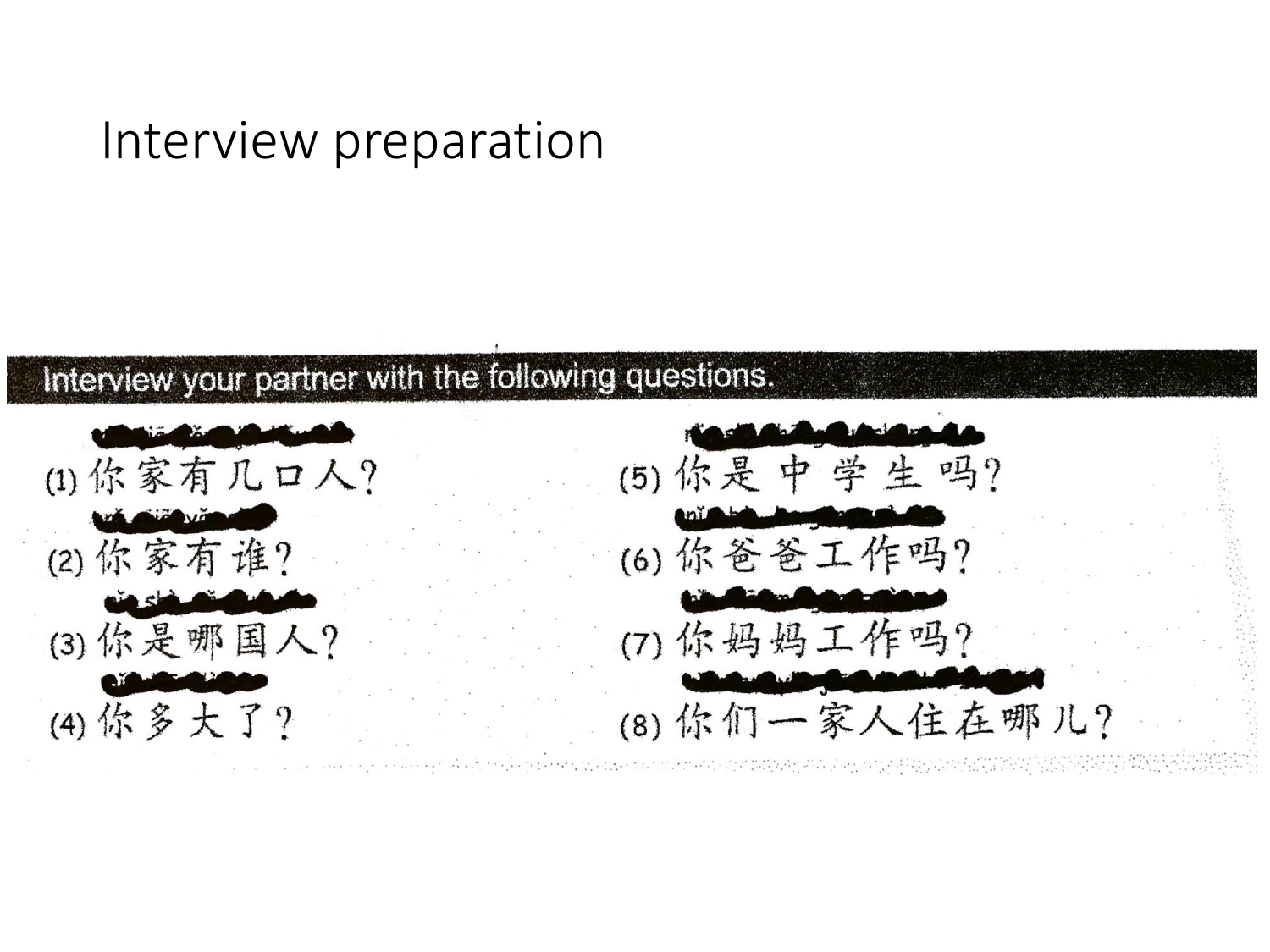